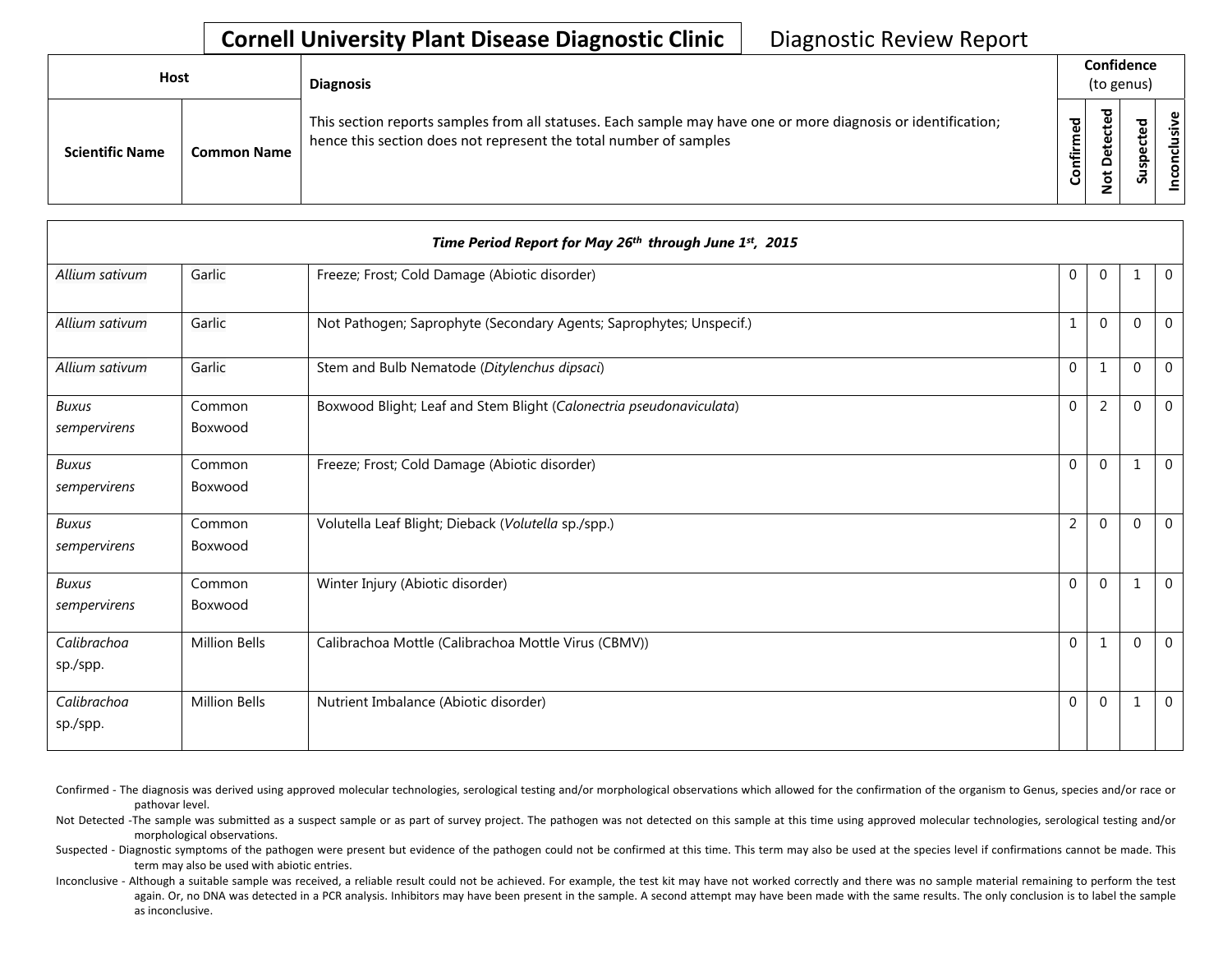## **Cornell University Plant Disease Diagnostic Clinic** | Diagnostic Review Report

| Host                   |                    | <b>Diagnosis</b>                                                                                                                                                                   |               | Confidence<br>(to genus)                      |        |                                                |
|------------------------|--------------------|------------------------------------------------------------------------------------------------------------------------------------------------------------------------------------|---------------|-----------------------------------------------|--------|------------------------------------------------|
| <b>Scientific Name</b> | <b>Common Name</b> | This section reports samples from all statuses. Each sample may have one or more diagnosis or identification;<br>hence this section does not represent the total number of samples | ЪЪ<br>둘<br>ලි | ਠ<br>Φ<br>ω<br>٥<br>۵<br>$\frac{1}{2}$<br>c., | ъ<br>S | ഄ<br>$\overline{\mathbf{a}}$<br>᠊ᠣ<br><u>င</u> |

| Calibrachoa<br>sp./spp.    | <b>Million Bells</b> | Potyvirus Group (Potyvirus Group)                    | $\overline{0}$ | 1            | $\mathbf 0$    | $\mathbf 0$    |
|----------------------------|----------------------|------------------------------------------------------|----------------|--------------|----------------|----------------|
| Calibrachoa<br>sp./spp.    | <b>Million Bells</b> | Unspecified Pathology (Botrytis sp./spp.)            | 1              | $\Omega$     | $\mathbf 0$    | $\mathbf 0$    |
| Capsicum sp./spp.          | Pepper               | Unknown Abiotic Disorder (Abiotic disorder)          | $\Omega$       | $\Omega$     | 1              | $\mathbf 0$    |
| Euonymus<br>atropurpurea   | <b>Burning Bush</b>  | Unknown Abiotic Disorder (Abiotic disorder)          | $\Omega$       | $\Omega$     |                | $\mathbf 0$    |
| Euonymus<br>atropurpurea   | <b>Burning Bush</b>  | Unspecified Pathology (Phomopsis sp./spp.)           | $\mathbf{1}$   | $\Omega$     | $\mathbf 0$    | $\mathbf 0$    |
| Eustoma<br>grandiflorum    | Lisianthus           | Stalk Rot; Seedling Root Rot (Fusarium avenaceum)    | $\mathbf{1}$   | $\Omega$     | $\mathbf 0$    | $\mathbf 0$    |
| Eustoma<br>grandiflorum    | Lisianthus           | Unknown Abiotic Disorder (Abiotic disorder)          | $\Omega$       | $\Omega$     |                | $\mathbf{0}$   |
| Lycopersicon<br>esculentum | Tomato               | Freeze; Frost; Cold Damage (Abiotic disorder)        | $\Omega$       | $\Omega$     | 1              | $\mathbf{0}$   |
| Lycopersicon<br>esculentum | Tomato               | No Pathogen Found (Identification Analysis)          | $\mathbf{1}$   | $\Omega$     | $\overline{0}$ | $\mathbf 0$    |
| Medicago sativa            | Alfalfa              | Alfalfa Brown Root Rot (Leptosphaeria sclerotioides) | 1              | $\mathbf{0}$ | $\mathbf 0$    | $\overline{0}$ |

Confirmed - The diagnosis was derived using approved molecular technologies, serological testing and/or morphological observations which allowed for the confirmation of the organism to Genus, species and/or race or pathovar level.

Not Detected -The sample was submitted as a suspect sample or as part of survey project. The pathogen was not detected on this sample at this time using approved molecular technologies, serological testing and/or morphological observations.

Suspected - Diagnostic symptoms of the pathogen were present but evidence of the pathogen could not be confirmed at this time. This term may also be used at the species level if confirmations cannot be made. This term may also be used with abiotic entries.

Inconclusive - Although a suitable sample was received, a reliable result could not be achieved. For example, the test kit may have not worked correctly and there was no sample material remaining to perform the test again. Or, no DNA was detected in a PCR analysis. Inhibitors may have been present in the sample. A second attempt may have been made with the same results. The only conclusion is to label the sample as inconclusive.